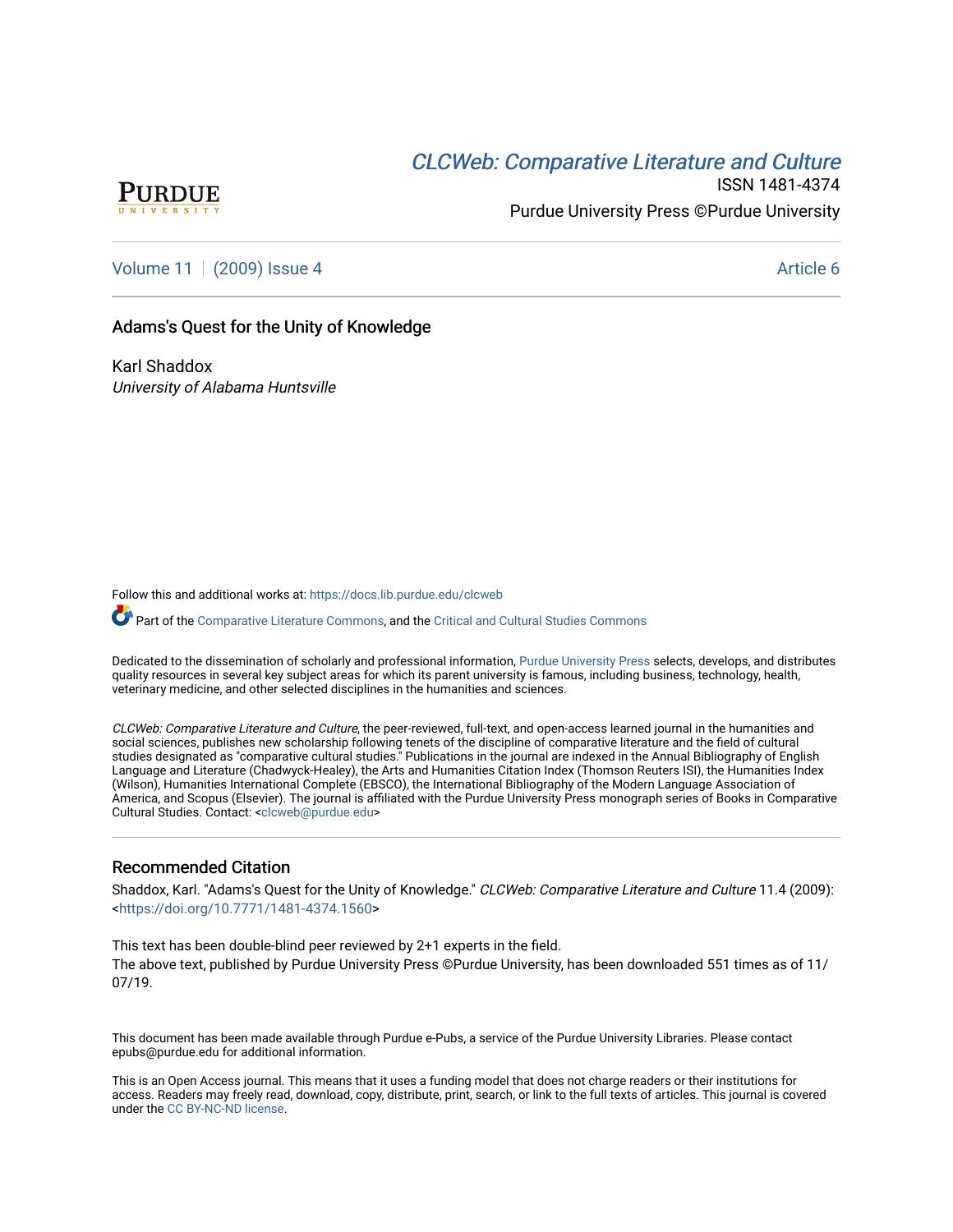**PURDUE** 

UNIVERSITY PRESS <http://www.thepress.purdue.edu>



ISSN 1481-4374 <http://docs.lib.purdue.edu/clcweb> Purdue University Press ©Purdue University

CLCWeb: Comparative Literature and Culture, the peer-reviewed, full-text, and open-access learned journal in the humanities and social sciences, publishes new scholarship following tenets of the discipline of comparative literature and the field of cultural studies designated as "comparative cultural studies." In addition to the publication of articles, the journal publishes review articles of scholarly books and publishes research material in its Library Series. Publications in the journal are indexed in the Annual Bibliography of English Language and Literature (Chadwyck-Healey), the Arts and Humanities Citation Index (Thomson Reuters ISI), the Humanities Index (Wilson), Humanities International Complete (EBSCO), the International Bibliography of the Modern Language Association of America, and Scopus (Elsevier). The journal is affiliated with the Purdue University Press monograph series of Books in Comparative Cultural Studies. Contact: <clcweb@purdue.edu>

> Volume 11 Issue 4 (December 2009) Article 6 Karl Shaddox, "Adams's Quest for the Unity of Knowledge" <http://docs.lib.purdue.edu/clcweb/vol11/iss4/6>

Contents of CLCWeb: Comparative Literature and Culture 11.4 (2009) <http://docs.lib.purdue.edu/clcweb/vol11/iss4/>

Abstract: In "Adams's Quest for the Unity of Knowledge," Karl Shaddox discusses Henry Adams's lesser known work, The Degradation of the Democratic Dogma, as a continuation of the historian's attempt at unifying knowledge in The Education. Whereas unification in The Education was proposed by historicizing force, whether religious or molecular, Adams's effort in The Degradation employed a scientistic approach to history. By expanding Gibb's research on the equilibrium of heterogeneous substances to account for social dynamics, Adams felt he had provided a universal explanation of material and intellectual change — and thus the elemental connection between matter and mind. Critical opinion has not been receptive to Adams's application of "The Rule of Phase," some asserting that The Degradation was not intended to be taken seriously. Adams was a subtle ironist, but given his historical instinct, it is difficult to conclude that this final work was an extended joke. Rather, the account of Adams's inability in The Degradation to accept limitations on human knowledge, should be read as an account of a paradigmatic shift in human perspective from plenary to partial knowledge of the world.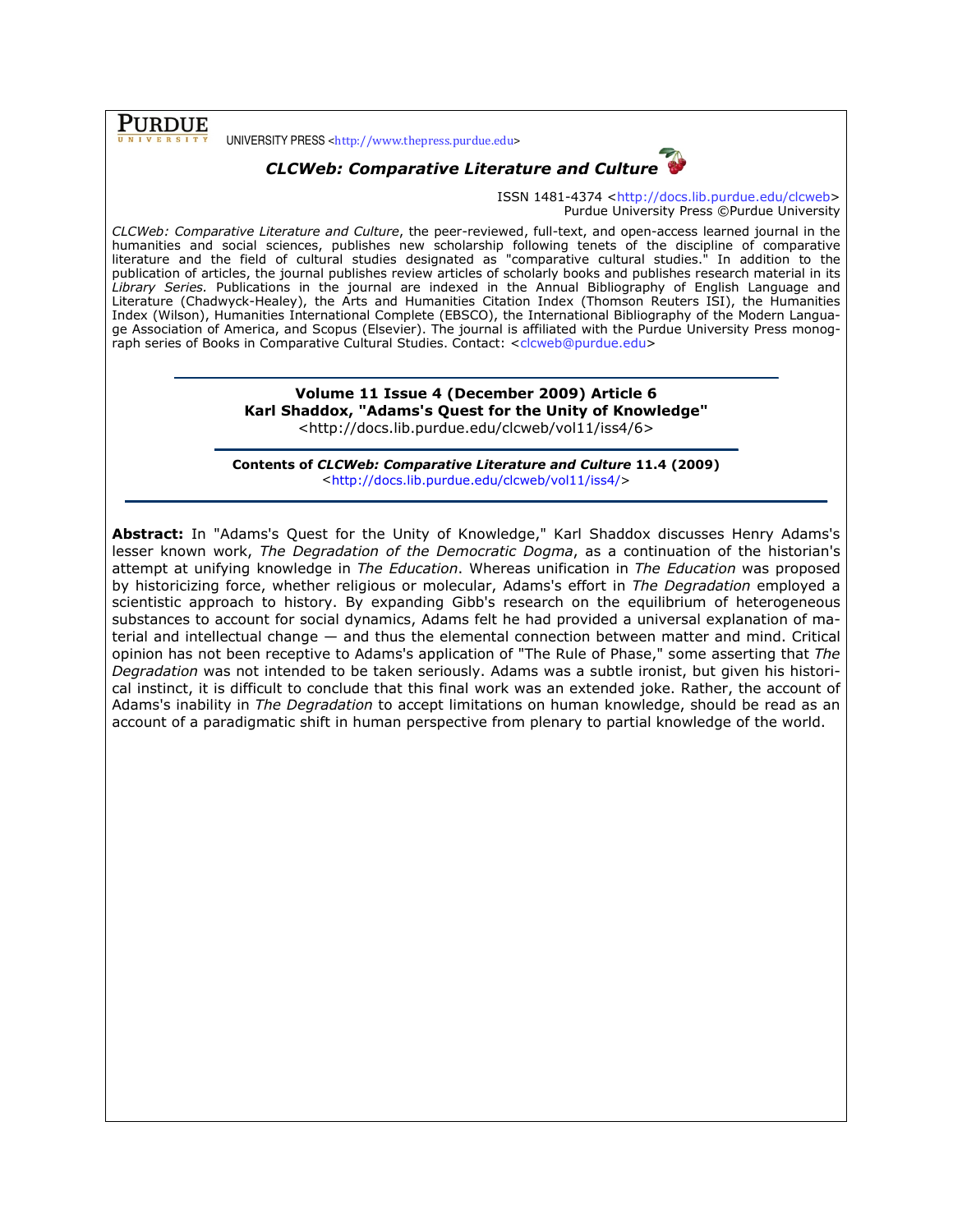## Karl Shaddox

## Adams's Quest for the Unity of Knowledge

Nineteenth-century Europe witnessed a period of change unprecedented in human history. Mechanization, rising literacy, population growth, expansion of banking, implementation of monetary and economic reforms, shifting political alliances, and the growth of democratic and communal ideals at the expense of a centralized aristocracy, superseded a way of life that had been typical for most people since the middle ages. Many of these transformations, begun during the late Renaissance and hastened by the effects of the industrial age, brought improved living standards for more Europeans than ever before. Of course, not everyone was enthusiastic over improved conditions for the lower classes. Those who had something to lose, the nobility and landed classes in particular, did not, on the whole, welcome changes beneficial to commoners, and they actively worked to weaken or halt their impact. Others, however, were apprehensive for reasons which had little to do with entitlements and assets and more to do with what they perceived to be a threat to long held traditional views of humanity. For these humanist intellectuals, modernity engendered a deep, even apocalyptic sense of anxiety; there was the growing apprehension that "order had been sacrificed to formless and entropic anarchy" (Sheppard 326). The perfunctory regularity of the factory machines, the punctual, mindless routine of the workers who manned them, and the systematic grids of uniform compartments built to house them betrayed humanity in the spasms of chaos and fragmentation, if not imminent collapse.

The historian Henry Adams was well situated to bear witness to the effects of modernity on society in the U.S. A well traveled intellectual, a distinguished historian descended from US-America's first political dynasty, Adams's life spanned the most consequential years of nineteenth- and early twentieth-century modernism. Born 1838 in New England, he observed the northeast's transition from an agricultural to an industrial economy. His death in 1918, at the end of World War I, came almost a decade after Albert Einstein published his theories on relativity. Although by no means an aesthete, Adams held in common with modernists in Great Britain the belief that Western civilization was in a phase of regression. Before anything could be done to address this decline, however, the transformation had to be carefully understood; that is, it must be reconciled within the grand scheme of history. Adams's self-appointed task at the turn of the century was to discover, with the super-vision of the historian's diachronic gaze, the enduring principles and structures of the nature of human progress, obscured as they were by the flourishing social revolutions and cultural tumult going on all around him. In 1907 he published The Education of Henry Adams. The work has been called "one of the earliest expressions of modern nervousness" (Wieseltier xi). Certainly, there lingers, especially in its closing chapters a tone of apprehensiveness which resonates with the anxiety of the modernists. Security, progress, mission, hope, a clear sense of destiny — the by-words for industrial England and the United States in the previous century  $-$  do not appear in the final pages of The Education. The reader closes the book on a man who seems deeply dismayed and confused by modernity's competing tensions on human history. In the final chapter, "Nunc Age," Adams writes of the chaotic growth of New York City: "A traveller in the highways of history looked out of the club window on the turmoil of Fifth Avenue, and felt himself in Rome, under Diocletian, witnessing the anarchy, conscious of the compulsion, eager for the solution, but unable to conceive whence the next impulse was to come or how it was to act. The two-thousand-years failure of Christianity roared upward from Broadway, and no Constantine the Great was in sight" (500).

In writing The Education, Adams joined a long line of intellectual notables, beginning with Aristotle, Aquinas, and Kant in the modern age, who have attempted to perform a crucial service during a period of intellectual instability and social fragmentation. The task, as they saw it, was to bring form to an unsettled world by demonstrating how seemingly incommensurable discourses can be brought together into a logical vision, an epistemological whole. Adams believed that within the human was a will to unity, to historicity and to continuity. Yet mankind was at a crucial turning point in history. Modern advances and discoveries in geology, biological evolution, and in physics had strained to the breaking point the continuity of knowledge maintained since Galileo and Newton: multiplicity threatened to become the dominate paradigm, not unity. Causality, long an a priori fixture in the classical world, could no longer be assumed to be operative the same everywhere, every time. Adams had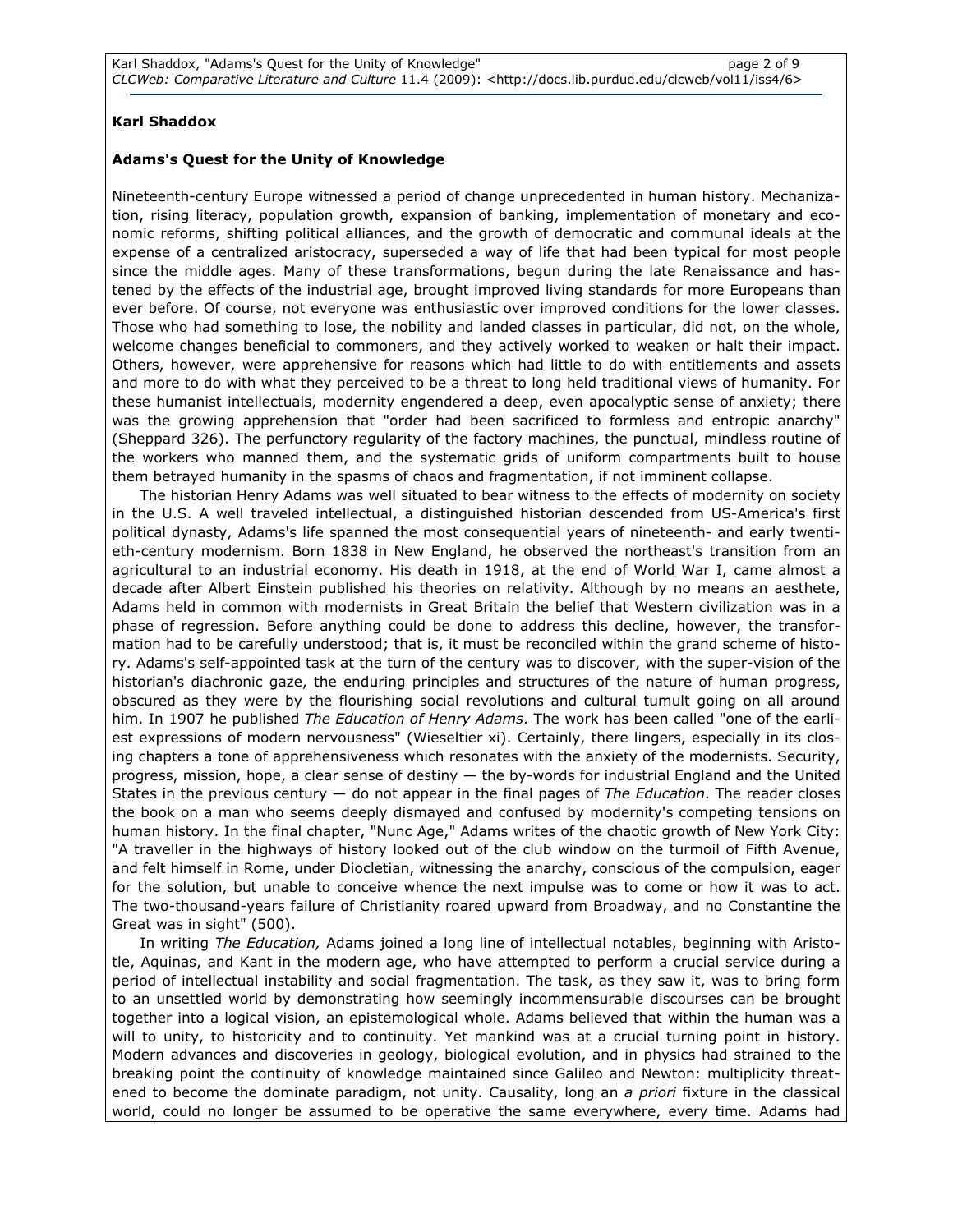cause to worry, for the unity of knowledge was a basic tenet of liberal humanism. Because reason, understood as an innate human faculty, was thought to be independent of experience and so transcendent, knowledge, in theory at least, could be unified at some higher level. Like a picture puzzle, a unified representation of Nature was possible in the proper assemblage of its pieces. The introduction of probability into scientific theory, however, first in thermodynamics and then differently employed in quantum physics presented this project with a very formidable impasse. Probability forecloses explicitly on the possibility of total knowledge of molecular behavior or a given quantum event. It is not a question of incomplete information, that if all properties of an interaction are known, the outcome can be accurately deduced. Uncertainty is intrinsic to the system. The acceptance of this limitation, the recognition of disunity and so the incompleteness of human knowledge, was to mark a fundamental shift of epistemic proportion in the way humans regard themselves and their knowledge vis-à-vis the world. Humans, so probability theory suggested, were not the consummate masters of their world; there were limits to their epistemic sovereignty. Adams could not accept the constraints imposed by this new relationship with the world. His annoyance with many prominent scientists of the day who did illuminates a turning point in the history of human knowledge in the west. The polymath Adams believed that a logical and coherent, that is, full or theoretically full, understanding of the world was vital to man's essence as a free and self-determining creature: "For young men whose lives were cast in the generation between 1867-1900, Law should be Evolution from lower to higher, aggregation of the atom in the mass, concentration of multiplicity in unity, compulsion of anarchy in order; and he would force himself to follow wherever it led … He [Adams] took his education as a Darwinian in good faith. The Church was gone, and duty was dim but Will should take its place, founded deeply in interest and law" (The Education 218-19).

The generation of scientists on whom he vented his ire were experts in their fields, specialists whom Adams felt, did not possess the broad purview to put the elements together into a comprehensive whole. Adams was convinced that there was unity somewhere in the jumble, proliferation and fragmentation of knowledgeable disciplines. Science, the discipline that had played such a large role in the fragmentation of knowledge, would, by its own standards of rigorousness, be the means by which it was again unified. Adams was captivated by scientific knowledge and the technological developments of his era. Yet, like many modernist, this fascination was tempered by a concern with science and technology's sheer power to transform the lives of humans and the way they thought. Adams believed that knowledge itself was power, and if humans could harness the logical integrity of science for the purposes of unifying knowledge, humans could remain in control of their destiny. If they failed, they would regress to the level of humans in pre-modern times, enthrall to the forces and whims of nature.

 The structure and formal procedures of science, with its concrete mode of inquiry, experimentation and data registration, was regarded as the means by which a discipline legitimized itself. By the end of the nineteenth century, psychology, sociology, and other new areas of discourse, ethnology, and economics, were all departmentalized in universities as authentic fields of study and pursued in standardized, quasi-scientific manners. History, too, among many of its practitioners, sought to professionalize itself through the legitimacy of fact. Historical fact was itself a new idea in modernism. As Hayden White points out in "The Fictions of Factual Representations," prior to the nineteenth century, history was looked upon more or less as literary art: "Specifically, [history] was regarded as a branch of rhetoric and its 'fictive' nature was generally recognized … on the whole, historiography [was not viewed] as a representation of the facts unalloyed by elements of fancy" (123). In post-revolutionary Europe of the nineteenth century, however, history began to purge itself of fabrication. Thus was born, White continues, "the dream of a historical discourse that would consist of nothing but factually accurate statements about a realism of events which were observable in principle" (123). The professional historian believed that "if one only eschewed ideology and remained true to the facts, history would produce a knowledge as certain as anything offered by the physical sciences and as objective as a mathematical exercise" (White 124). There was no lack of adherents to this credo, George Bancroft and William H. Prescott in the United States, and Leopold von Ranke in Germany. Initially an enthusiastic adherent to the historical fact and the potential for the unity of knowledge it promised, Adams had, by the end of the century, become frustrated with historicism and abandoned altogether the modern theories on which it was based. In chapters "The Abyss of Ignorance" and "Vis Inertiae," Ad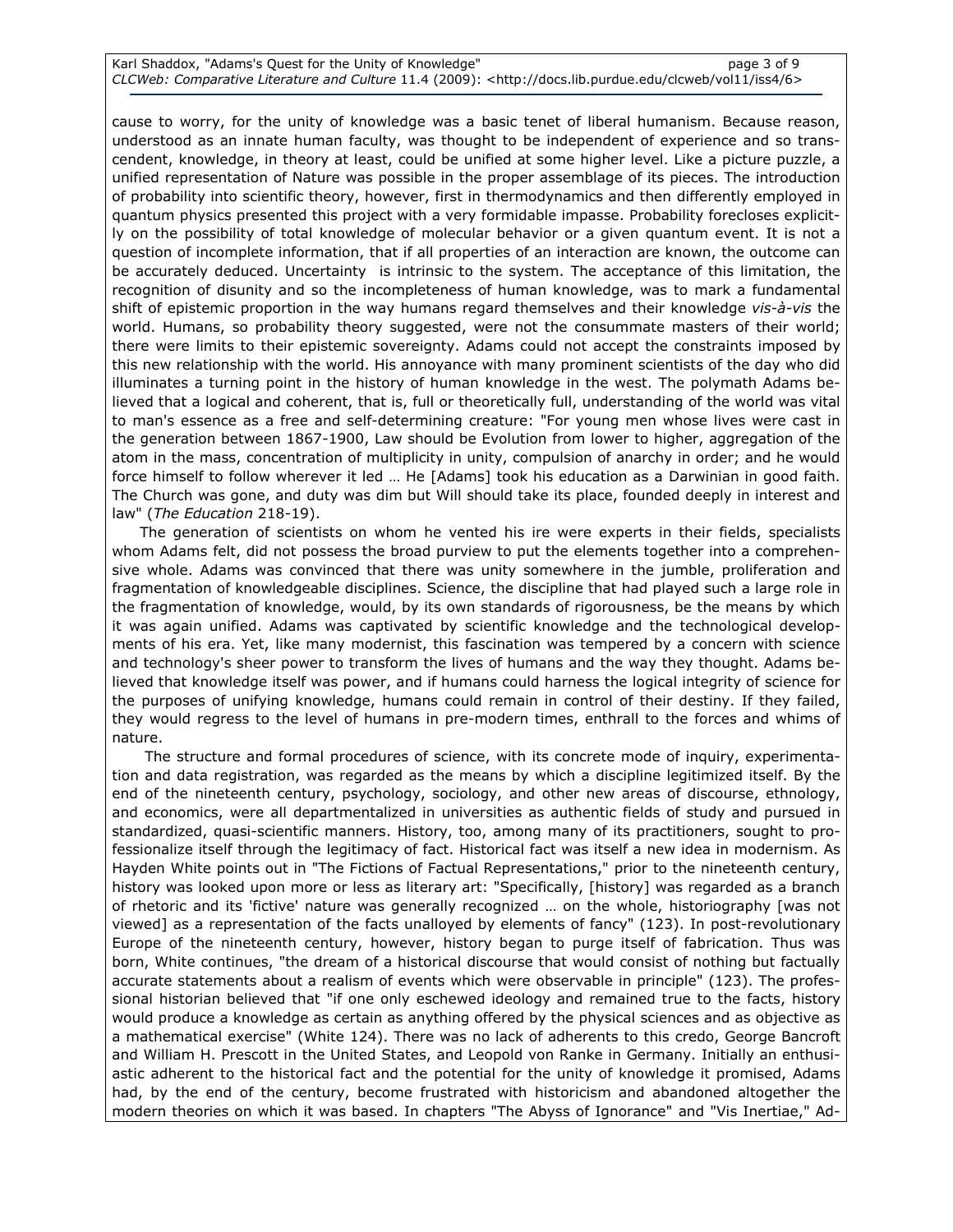ams recounts his discursive intellectual wanderings, his rereading Descartes, Hume, Berkeley, Kant, then Comte, Darwin, and Spencer, all to no avail. It is at this point in his life that he experiences a rapturous rebirth. At the Paris Exhibition before the quiet circular humming of a huge dynamo, Adams becomes transfixed and experiences there a sense of overwhelming inevitable force — moral, symbolic, and material. It was an experience which was everything a religious revelation should be: ecstatic, seminal, inarticulable. At the age of sixty-two, Adams had come to the Great Paris Exposition of 1900 with his friend, S.P. Langley. Reviewing in succession one industrial exhibit after another, they stopped at the great hall of dynamos. The respective reactions of Langley and Adams to the huge electric generators differed markedly. The engineer, so Adams relates in The Education, was mildly intrigued by dynamo's revolutionary engineering, yet another way to turn coal into energy. Adams, on the other hand, saw in the dynamo an "occult" power which transcended its mechanical materiality to become finally a "symbol of infinity" no less compelling than the Blessed Virgin Mary (The Education 353). Adams continues piecemeal through succeeding chapters of The Education to forge a comprehension of the dynamo as an avatar for the modern age. His presence there in the hall of the dynamos took on for him the aura of a religious pilgrimage. In the quiet, steady mechanical power of the generator, he recognized the promise of a "moral force" whose nature could not be understood by the rational systems of thought on which he, and the age in which he lived, had been nurtured. The force of the electron, electromagnetism, was something that, for the present, had to be accepted "in faith" (The Education 353). This leap over reason, the "parricide" Adams felt compelled to commit, was to disregard the heretofore unconditional belief in causality, the unquestioned foundation of Western thought. The electron inhabited a "supersensual" world that denied the observer not only the indefeasible immediacy of his senses, but because of its lack of dimensional extension, it defied classical conceptualizations of space and time altogether. Nothing with absolute certainty could be said about it other than that its force was always and everywhere omnipotent. Adams's inclination, he confesses, was to get on his knees and pray to the machine, welcoming it to the world as a new god.

Adams's prostration before the dynamo, his "historical neck broken" there in the exhibition hall in 1900 was understood by him as an important milestone in human history, an occasion not unlike that of Constantine, whose establishment of the Cross in 310 AD signified the advent of a new universal force. By historicizing the dynamo alongside Western religious icons, Adams recognized it as the new organizing principle for human history, for thinking and for an ethics to replace the increasing inconsequence of religion. Taking his cue from Michael Faraday, who discovered that electricity and magnetism, heretofore considered distinct forces, were really just aspects of the same essential energy, electromagnetism, Adams concluded that the common denominator subtending both the power of Blessed Virgin of the fifteenth century and the electromagnetic dynamo of the twentieth was "attractive force." For unity and direction a force from outside must function as the shaping influence for both mind and matter. By acknowledging the universality of that attractive force, the grip of relativism on the minds of intellectuals might be attenuated, and, perhaps, the basis for the unity of knowledge established. The sense of urgency to his purpose was deep. Scientists in the latter part of the nineteenth century had, so Adams believed, taken too modest and cautious a view of their work. They had lost their direction and with it their mandate as the definitive explicators of nature. Unlike earlier empirical realists, they did not look upon the work of science as a means to absolute knowledge about the world, but rather as an instrument for specific ends with no particular concern as to how things all fit together. Where and how was science supposed to converge with all other knowledge? Speaking at the same Paris exhibition which Adams attended, Henri Poincaré said that "Physicists were not decipherers of nature's laws, but librarians and cataloguers of experience. Theories and principles are not true or false, but more or less useful" (qtd. in MacLeod 10). In The Education, Adams makes clear his impatience with this attitude. Speaking of Karl Pearson, who wrote *The Grammar of Science*, Adams remarked that "Pearson shut out of science everything which the nineteenth century had brought into it. He told his scholars that they must put up with a fraction of the universe, and a very small fraction at that" (The Education 417).

For Adams, Pearson's and Poincaré's partial, instrumentalist view of scientific knowledge was inadmissible: "Every man with self respect enough to become effective, if only as a machine, has had to account to himself for himself somehow and to invent a formula of his own for his universe" (The Education 437). It was not that Adams was after a full and complete theory of everything, a perfect ple-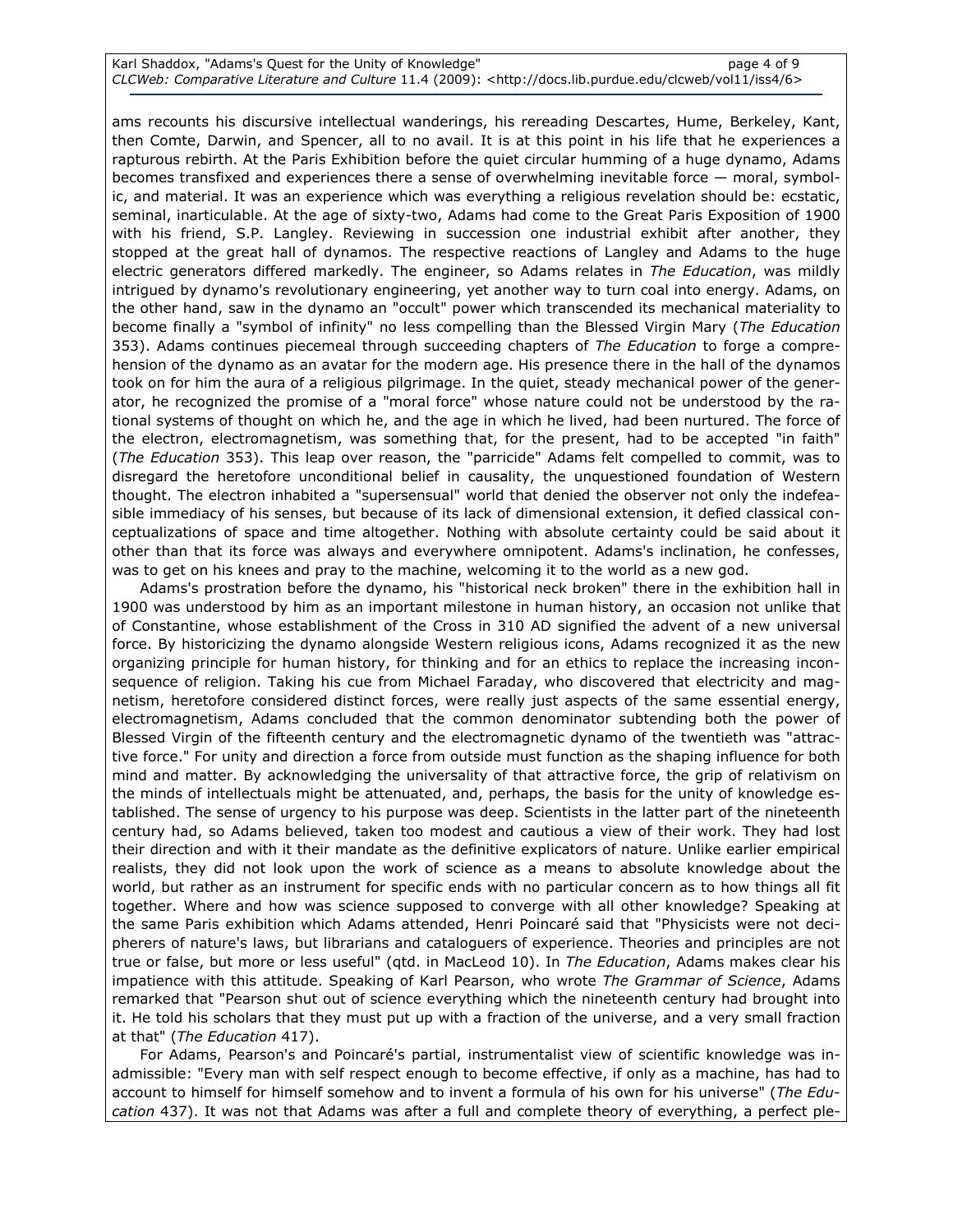num, but if humans were to remain self-determining creatures, the charter of their own course in history, they must be guided by a correspondingly operative principle in the universe: "a spool on which to wind the thread of history without breaking it … a common factor" (437). Pearson and others' foreclosure on the unity of scientific knowledge could only promise dystopia, "a land … where order was an accidental relation obnoxious to nature; artificial compulsion imposed on motion; against which every free energy of the universe revolted; and which, being merely occasional, resolved itself back into anarchy at last" (424). Adams's response to what he perceived as a lack of intellectual fortitude on the part of scientific thinkers was his own preliminary attempt at unifying knowledge: "Assigning attractive forces to opposing bodies in proportion to the law of mass, takes for granted that the forces of nature capture man. The sum of forces attracts; the feeble atom or molecule called man is attracted; he suffers education or growth; he is the sum of the forces that attract him; his body and his thought are alike in their product; the movement of the forces controls the progress of his mind, since he can know nothing but the motions which impinge on his senses, whose sum make education" (439). Adams's "Dynamic theory of History" contained all the antithetical elements with which he had wrestled for years: attraction and opposition, mind and body, mass and energy, ignorance and intelligence, motion and stasis all melded into a universal principle. History and Science, then, like electricity and magnetism, were really just intellectual instantiations of the same ultimate force. In his study on Adams's scientific thought, Henry Wasser argues that Adams's conflation was something of a foregone conclusion given Adams's belief that "history was a science of vital energy which had been tending, along with every form of physical and mechanical energy, towards mathematical expression" (88). The attractive force for the scholastics, the Aristotelian pre-moderns, was (to be found in) God. Adams now saw that the absolute force was not other worldly, but here in this world; furthermore, that the "mechanism [of attraction] has always been the same" (The Education 451). Dynamism or Force is the single principle, the so called entelechy governing the fundamental constituents of matter; and since man is matter, he, too, would be subject to the same controlling forces. The primary difficulty with his theory was that while the force of physical action was commonly measured, the force of thought was not. Adams way out of this dilemma was to conceptualize the mind reductively: the mind was like a comet, a "complex of minute mechanical agencies, reacting within and without, and guided by the sum of forces attracting and deflecting it" (453). Because force subtends both the matter around us and the thoughts in our minds, "the true measure of both thought and matter is mass in its astronomical sense, the sum or difference of attractive forces" (453). At some point in the future, Wasser points out, Adams believed that "the motion of thought as continuous force could be measured mathematically, and a law of acceleration devised, by which history itself could be measured since the laws of history only repeated the lines of force or thought" (31).

As he himself admitted, Adams's scientific theory of history left much to be desired. The observation that a shift in human history of paradigmatic dimensions from unity to multiplicity had taken place was news only to anyone unfamiliar with the significance of Darwin's theory. The larger quandary was the speculative nature of his main thesis which contained little in the way of scientific fact. His attempts at bridging the divide between mind and matter through an underlying universal medium (force) lacked the rigorous inference and logic to warrant serious attention by other philosophers and scientists in the field. While the mind may be like a comet in art, in science there is no meaningful basis for comparison. Such seemingly tropic flourishes, even as they attempted to generalize and conceptualize an overarching idea, did more to confound the issue than clarify it. A more systematic and rigorous foundation was required.

The first decade of the new century was unique for Adams in that he published almost nothing. When he did it was clear he had little interest in the past and had become obsessed with the future. Adams saw the rising popularity of socialism and communism, the great social levelers, as a symptom of the end of the forward movement of Western thought. To Adams, it seemed that as the mechanisms of modernity spread, insinuating themselves into every facet of society, human life lost that which made it unique and extraordinary. More to the fact, the mechanization of human life, so he theorized, was indicative of a larger universal degradation that had been going on since the beginning of time; but because of the way the law of acceleration worked, that degeneration was only now happening rapidly enough to be evident to anyone with a trained eye, a historian. Although discouraged by a lack of progress and an embarrassing plethora of dead ends in his writings after the publication of The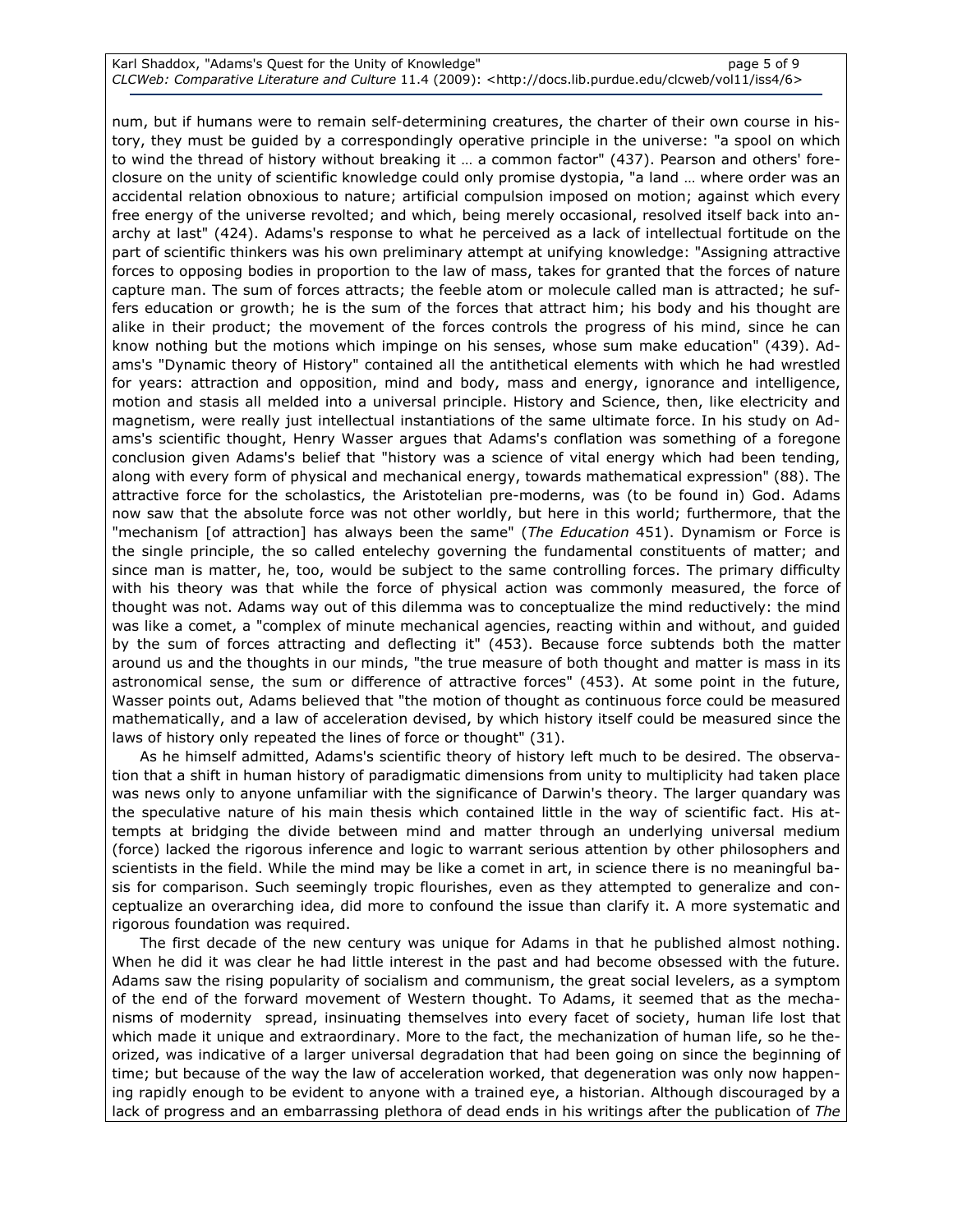Education, Adams had not given up his dream of a totalizing scientific theory of history. If anything, he grew more determined that such a feat could be accomplished. In the early years of the new century, Adams composed a number of essays, collected posthumously by his brother Brooks, entitled The Degradation of the Democratic Dogma. The book is by any standard a supremely ambitious work. The compilation, which draws heavily on scientific scholarship of the mid to late nineteenth century and the Second Law of Thermodynamics, attempts to formulate quantitatively a time-line for the sequential passage of history: "Only by watching its motion on the enormous scale of historical and geological or biological time can one see  $-$  across great gulfs of ignorance  $-$  that the current [of Thought] has been constant as measured by its force and volume in the absorption of nature's resources, and that, within the last century, its acceleration has been far more rapid than before" (The Degradation 304). Drawing from an extraordinarily wide range of disciplines and disturbing global events, Adams gathered evidence which, taken in the aggregate, signaled what he believed to be the imminence of human dissipation and decline. In the final essay of the collection, "The Rule of the Phase applied to History," Adams uses the Second Law of Thermodynamics to explain the past and determine the future. The prognosis for humanity is not a cheerful one:

The law of thermodynamics must embrace human history in its last as well as in its earliest phase. If the physicist can suggest any plausible way of escaping this demonstration, either logically or by mathematics, he will confer a great benefit on history; but, pending his decision, if the highest Will-power is conceded to have existed first, and if the physicist is to be granted his postulate that height and intensity are equivalent terms, while fall and diffusion are equivalent to degradation, then the intenser energy of Will which showed itself in the primitive extravagance of variation for which Darwin tried so painfully to account by uniformitarian formulas, must have been — and must be now in the constant process of being — degraded and lost, and can never be recovered. The process, in physics, is not reversible. (The Degradation 195-96)

With its final, eschatological overtones of a cosmic heat death, entropy, was perhaps too much for Adams to resist as candidate for the primary directive of the universe. And, of course, it was science.

The tentative sense of anxiety in the closing chapters of The Education, an anxiety that humanity was losing its grip on self-knowledge and self-determination, becomes overt in The Degradation. Here the findings of his research would foreshadow ultimately humanity's doom. To the trained eye sensitive to historical change, the evidence was everywhere: "Not a day passes," Adams wrote, "without producing some uneasy discussion of supposed social decrepitude — falling off of the birthrate;decline of rural population  $-$  lowering of army standards  $-$  multiplication of suicides  $-$  increase of insanity or idiocy — of cancer — of tuberculosis — of nervous exhaustion — of enfeebled vitality  $\cdot$ 'habits' of alcoholism and drugs  $-$  failure of eye-sight in the young  $-$  and so on, without end" (The Degradation 187). Anthropologically "man was decidedly a degraded animal reflecting the generally degraded energies of his earthly habitat. Specifically, the intellectual specialization of the human being had occurred at the expense of his physical well-being" (Degradation 135). Progress had been made in some fields of human endeavor, to be sure, but that progress was local and specialized. To compound matters, there was precious little coordination between disciplines, no governing mandate by which to sanction the advancement in the name of human welfare. Cosmologically speaking, the net result as regards human progress had been a loss of energy, an overall degradation.

Between the publication of The Education and the composition of the essays that would be gathered in The Degradation, science and technology had taken a more ominous turn in Adams's mind. In the earlier volume, the promise of a "moral force" which Adams discerned in the dynamo, whose circular humming "would not wake the baby lying close against its frame," is missing. In its place is a gloomy sense of resignation to a future society fragmented and destabilized by the domination of an instrumental scientism and its technology over human life. The Degradation is a sober account of the grim fate of the universe. And yet, despite that ominous determination, mankind might still realize, by means of the scientific method, a unified knowledge. Because science was impersonal, the unifying principle it revealed "would not be an intelligence, probably not even a consciousness" (399). What the "kinetic [thermodynamical] theory of gases" demonstrated, so Adams (and many scientists) believed, was not only the secret of matter but an explanation of time itself (heat transfer is not spontaneously reversible; that is, entropy does not decrease, so time can go in only one direction toward an increase of entropy). All that was lacking, as far as Adams was concerned, was "whether a still deeper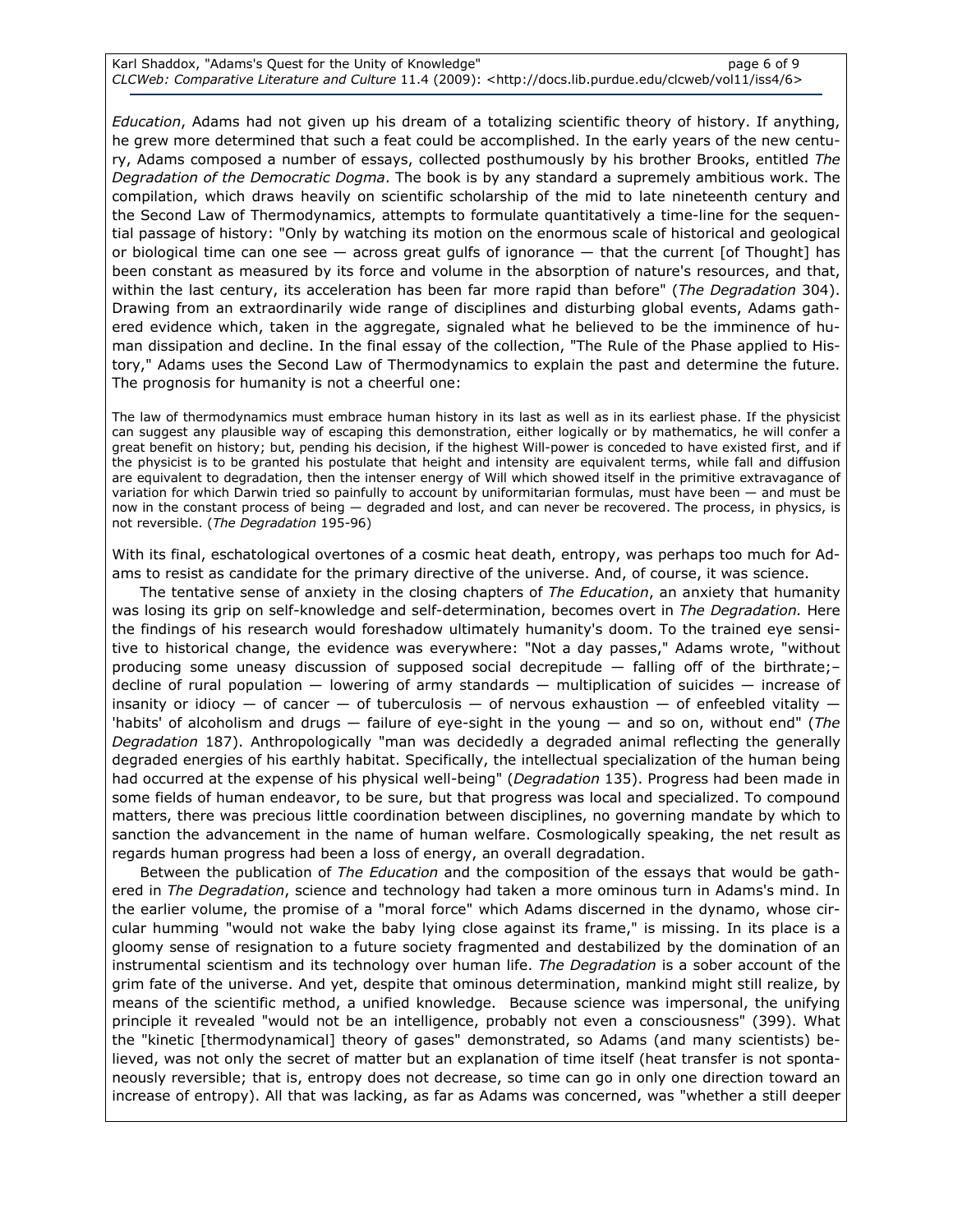analysis [of thermodynamics] would reduce the atom of gas to pure motion. Thus, unless one mistook the meaning of motion … the scientific analysis commonly called unity was the scientific analysis commonly called multiplicity. The two things were the same, all forms being shifting phases of motion" (The Degradation 399).

The "Rule of Phase" which Adams refers to constantly in the concluding chapter of The Degradation refers to a formulation by Josiah Willard Gibbs and denotes the possible number of degrees of freedom in a closed system at equilibrium in terms of the number of separate phases and the number of chemical components in the system. It was Gibbs who demonstrated that heat was actually the mechanical agitation of molecules. The Rule of Phase as Gibbs used the term concerned the physical change of a substance once a critical value has been reached; the change is not gradual but precipitous, saltative. Ice for example will stay frozen until a precise temperature is reached whereupon the quantity turns to a liquid. Gibbs's theory was deduced from general thermodynamics in the 1870s and published as "On the Equilibrium of Heterogeneous Substances." Adams had large ambitions for Gibbs's rather prosaic principle. In a letter, he wrote that "what [the physicist] conceded to motion in its phase as matter, he must concede to motion in its form as mind" (qtd. in Wasser 103). Motion then, not force as previously thought, would provide the necessary unifying factor between mind and matter for which Adams had been searching for years. But because molecular vibration did not imply direction, it had to be linked with mind, the sole source of meaningful orientation. The potential implications for Adams's big theory were, he felt, immense. As Wasser explains: "Since the processes of history were irreversible, pressure could be exerted in only one direction. The motive force in history was attraction. Attraction in history was the equivalent of pressure in physics since it, in the historical rule of phase, gave human society its forward movement" (104).

Believing that he had linked the material and immaterial, Adams asserts that "we have learned to recognize that everything, animate or inanimate, spiritual or material, exists in Phase … and that our whole vision is limited to the bare possibility of calculating in mathematical form the degree of a given stability" (The Degradation 282-83). Adams can then proceed to reconcile and reduce the respective vocabularies of history and physics. What is commonly referred to as "pressure" in physics is "attraction" in history; "temperature" in physics corresponds to "acceleration" in history. "Volume" works as the same in both (280-81). As for Adams's formative articulation of the rule: "Man's thought, considered as a single substance passing through a series of historical phases is assumed to follow the analogy of water, and to pass from one phase to another through a series of critical points which are determined by the three factors Attraction, Acceleration and Volume, for each change of equilibrium" (281). Adams was convinced the gap between mind and matter had been closed. In summary he explains that, "The historical inquirer may assume that Thought is a historical substance analogous to an electric current which has obeyed the laws of Phase" (283). Confidently he exclaims: "Thus results the plain assurance that the future of Thought, and therefore History, lies in the hands of the physicists, and that the future historian must seek his education in the world of mathematical physics. Nothing can be expected from further study on the old lines. A new generation must be brought up to think by new methods, and if our historical department in the Universities cannot enter this next Phase, the physical department will have to assume the task alone" (283). If we are to take Adams's use of "The Phase Rule" literally as the algorithm subtending the evolution of human history, then knowledge is subject to the same transitory phasic dynamics as matter. Astrology's phasic evolution from action-ata-distance superstition to the hard causal science we know as contemporary astronomy would exemplify this process. "Intellect," Adams says, "should bear the same relation to Instinct that the sun bears to a gaseous nebula" (The Degradation 206) such that "Reason can only be another phase of the energy earlier known as Instinct or Intuition; and if this be admitted as the stem-history of the Mind as far back as the Eocene lemur, it must be admitted for all forms of the Vital Energy back to the vegetables and perhaps even to the crystals" (192-93). Knowledge of new and unknown phenomena may exist as some pseudo-science or local belief which has not yet been 'hardened' by science's rigorous quantification. Adams's analogous use of the comet illustrates the process: "The comet is a sort of brother of Thought, an early condensation of the ether itself, as the human mind may be another, traversing the infinite without origin or end, and attracted by a sudden object of curiosity that lies by chance near its path" (301). Premodern notions of comets, their purpose and origin, were mysterious, their appearances used to portend great things, good tidings or debacles. Now we know comets as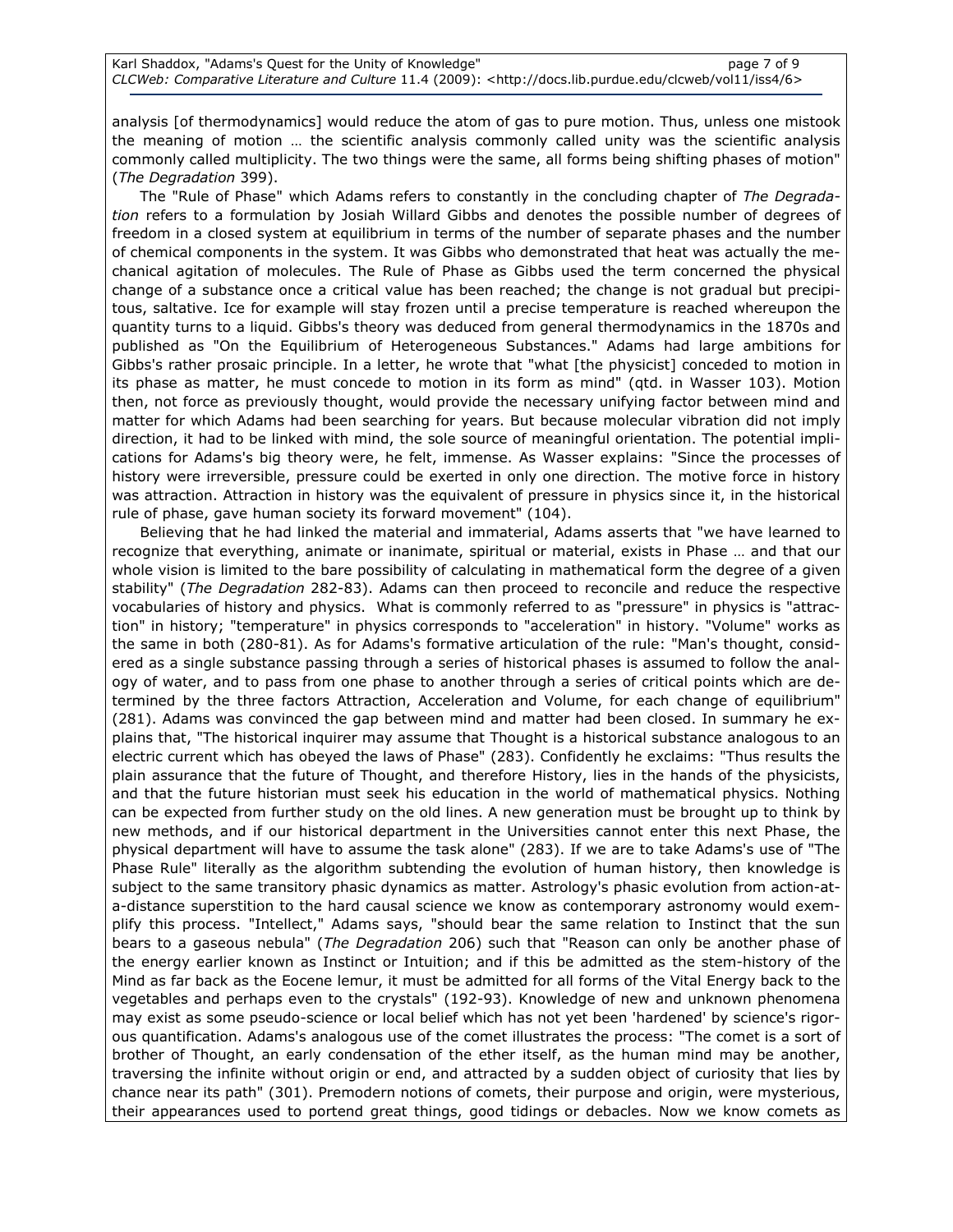phenomena composed of stellar dust and ice which issue from the Oort cloud, about one light year away. Their appearance and location in the sky is calculably accurate.

Adams believed that "The Rule of Phase," applied to social history, provided a means for predictive deductions. Because the curvature of the acceleration of civilization "too closely resembles that of the vaporization of water" from a liquid, Adams concluded that a homologous linkage existed between Thought and water via the "familiar law of squares" (The Degradation 291). Further analogies between Thought and physical phenomena are warranted, so he believed, when one examines the orbits of planets: "If the calculated curve of deflection of Thought in 1600-1900 were put on that of the planet, it would show that man's evolution had passed perihelion, and that his movement was already retrograde. Calculating that the Mechanical phase has lasted 300 years, the next phase would have a life equal to about  $\sqrt{300}$ , or about seventeen years and a half, when  $-$  that is, in 1917  $-$  it would pass into another or Ethereal Phase, which would last only  $\sqrt{17.5}$ , or about 4 years and bring Thought to the limit of its possibilities in the year 1921. It may well be! Nothing whatever is beyond the range of possibility" (303-08). It comes as no surprise that Adams's application of Gibbs's Rule to human history was neither in his time, nor ever since then, well received. Requests directed to scientists asked to comment were most often met with respectful silence. Contemporary reactions have been even less polite. Critical opinion is much divided over the intent of these final essays. William Jordy relates that Howard M. Mumford, for example, believed the essays were "meant as a joke, to demonstrate the folly of taking a scientific theory of history seriously" (ix). If so, it was a joke on which Adams exhausted the last years of his intellectual life.

Like the paths of subatomic particles in a cloud chamber, knowledge exploded in the later  $19<sup>th</sup>$ century into a broad spectrum of disciplinary trajectories, branching vertiginously into sub-categories and specialized areas of thought and research. Adams, utterly bewildered and awed on that day in 1900 at the Paris Exhibition, believed he had caught a glimpse of eternity in the spinning, circular movement of that modern avatar, the dynamo. In that vision he sought, like many other modernists, to imbue the impersonality of the mechanical with a deeper, transcendent significance. The circular revolutions of the dynamo, like Windham Lewis's vortex, always in motion yet the same, expressed a sense of calm, composed power, of assurance and quiet control at the center despite the lurching twist and turns of the chaotic world and humanity. Here in the dynamo was a display of energy that was not random and unpredictable but direct and stable, the very ideal of equilibrium between action and stasis.

A critical juncture in human history had been reached at the turn of the century; clearly, as Yeats avowed, the center could not hold, for "the mind had already entered a field of attraction so violent that it must immediately pass beyond into a new equilibrium … or suffer dissipation like a meteorite in the earth's atmosphere" (The Degradation 459). For Adams, intellectuals, educators, and scientists, by insisting either on a naive realist or instrumentalist view of the world, missed the opportunity for realizing the potential of science as a unifying grammar of human history. In a letter composed toward the end of his life, he wrote resignedly that "There are but two schools; one turns the world onto me; the other turns me onto the world; and the result is the same: [we are adrift] on a makeshift raft of constructs in an ocean uncharted'" (qtd. in Jordy 236). Regardless of how much force the instrumentalists marshaled by their scientific knowledge and technology, if it were not at some level reconciled, it meant nothing. An epistemology of means only cannot determine direction. In this state of affairs, humans become merely a factor in their evolution, not its agent. Among the new generation of scientists and intellectuals, few seemed to have the will to attempt to unify, so comprehensively, the multifarious energies of modernity under the aegis of humanist progressivism. Henry Adams was not so diffident.

Works Cited